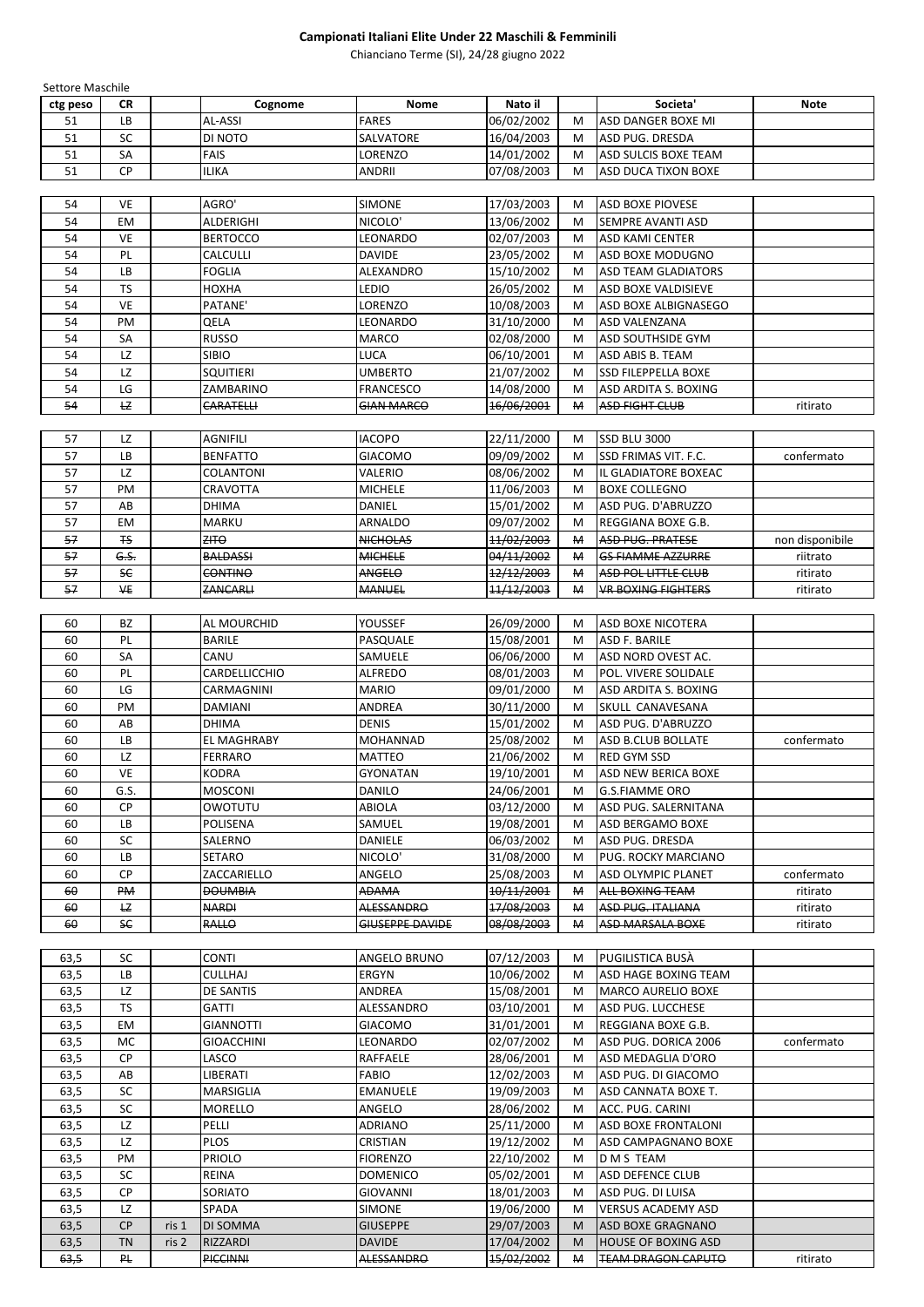| 67             | <b>SC</b>      | <b>ARINI</b>       | <b>SAMUELE ANGELO</b>          | 23/07/2002            | M                      | <b>ASD MARSALA BOXE</b>     | confermato      |
|----------------|----------------|--------------------|--------------------------------|-----------------------|------------------------|-----------------------------|-----------------|
| 67             | <b>LB</b>      | <b>BANDERA</b>     | <b>MATTIA ANDREA</b>           | 27/04/2001            | M                      | <b>FRANCIS BOXING TEAM</b>  | confermato      |
| 67             | CP             | <b>BEVILACQUA</b>  | <b>MARCO</b>                   | 26/10/2001            | M                      | <b>ASD PUG. CARDAMONE</b>   |                 |
| 67             | <b>TS</b>      | <b>DIANI</b>       | <b>BRANDO</b>                  | 12/09/2002            | M                      | ACC. PUG. FIORENTINA        |                 |
| 67             | VE             | <b>DORIA YAO</b>   | KOUADIO GIANNI TED             | 18/07/2000            | M                      | <b>CUBA BOXE 'EL GUIRO'</b> | confermato      |
| 67             | G.S.           | <b>ESPOSITO</b>    | LUIGI                          | 02/07/2003            | M                      | <b>G.S.FIAMME ORO</b>       |                 |
| 67             | <b>TS</b>      | <b>FALASCHI</b>    | <b>GABRIELE</b>                | 09/09/2003            | M                      | <b>ASD BOXE MUGELLO</b>     |                 |
| 67             | <b>TS</b>      | <b>GARIBALDI</b>   | LORENZO                        | 19/05/2000            | M                      | <b>BOXE GIULIANO ASD</b>    |                 |
| 67             | CP             | <b>GIANNONE</b>    | <b>MICHELE</b>                 | 05/08/2003            | M                      | <b>BC CASTELLAMARE</b>      | confermato      |
| 67             | LZ             | LOMBARDI           | <b>MANUEL</b>                  | 22/08/2002            | M                      | <b>BOXING ARCESI TEAM</b>   |                 |
| 67             | CP             | <b>MEROLA</b>      | CARLO                          | 03/02/2003            | M                      | <b>ASD EXCELSIOR BOXE</b>   |                 |
| 67             | LB             | <b>NEGRONI</b>     | <b>JOSEPH GABRIELE</b>         | 11/12/2002            | M                      | ASD DANGER BOXE MI          | confermato      |
| 67             | <b>TS</b>      | <b>NOCCIOLINI</b>  | <b>NICCOLÒ</b>                 | 30/06/2000            | M                      | <b>BOXE SIENA MENS SANA</b> |                 |
| 67             | <b>CP</b>      | <b>OPOMIA</b>      | <b>DAMIANO</b>                 | 18/08/2001            | M                      | ASD BOXE GRAGNANO           |                 |
| 67             | <b>LB</b>      | <b>PASQUATO</b>    | <b>ELIA ESTEBAN</b>            | 30/03/2001            | M                      | <b>THUDOR TEAM BOXE ASD</b> |                 |
| 67             | <b>SC</b>      | PROVENZANO         | <b>ANDREA</b>                  | 07/09/2003            | M                      | ASD CANNATA BOXE T.         |                 |
| 67             | $\epsilon$ P   | <b>FATONE</b>      | <b>EUGENIO</b>                 | <del>26/03/2001</del> | $\mathsf{M}$           | <b>TIFATA B. P.PERUGINO</b> | ritirato        |
| 67             | <b>ME</b>      | <b>GIRONELLI</b>   | <b>ELIA</b>                    | 01/10/2000            | М                      | ASD PUG. NIKE FERMO         | ritirato        |
| 67             | E              | HASSAB EL NABBI    | <b>YOUSEF</b>                  | 11/07/2000            | $\mathsf{H}$           | <b>ASD A. P. VITERBESE</b>  | ritirato        |
| 67             | <b>EM</b>      | <b>IBRAJ</b>       | <b>DENIS</b>                   | 28/02/2002            | $\mathsf{M}$           | <b>RIMINI BOXE BIAGINI</b>  | ritirato        |
| 67             | <b>SC</b>      | <b>SOLLIMA</b>     | CRISTIAN                       | 21/06/2001            | $\mathsf{H}$           | <b>ASD POL LITTLE CLUB</b>  | ritirato        |
|                |                |                    |                                |                       |                        |                             |                 |
| 71             | UB             | <b>AMANAA</b>      | NOURDDINNE BEN FAHE 13/08/2002 |                       | M                      | <b>ASD PERUGIA FIGHT</b>    |                 |
| 71             | <b>VE</b>      | <b>BENSKAR</b>     | <b>SAMIR</b>                   | 22/12/2002            | M                      | <b>ASD BOXE ALBIGNASEGO</b> |                 |
| 71             | PL             | DE FATO            | <b>NICOLA</b>                  | 21/08/2000            | M                      | ACC. PUG. ANDRIESE          | confermato      |
| 71             | LZ             | DE PETRIS          | LORENZO MARIA                  | 16/04/2003            | M                      | <b>TEAM BOXE ROMA XI</b>    |                 |
| 71             | CP             | <b>DELLI PAOLI</b> | <b>FABIO</b>                   | 12/10/2003            | M                      | <b>ASD EXCELSIOR BOXE</b>   |                 |
| 71             | <b>TS</b>      | <b>DIANI</b>       | <b>RAOUL</b>                   | 12/09/2002            | M                      | <b>ACC. PUG. FIORENTINA</b> |                 |
| 71             | <b>SC</b>      | <b>ENOFE</b>       | <b>IMADE THOMPSON</b>          | 01/05/2000            | M                      | ASD MARSALA BOXE            |                 |
| 71             | LZ             | <b>FRAPPETTA</b>   | <b>MATTEO</b>                  | 01/01/2000            | M                      | ACC. PUG. ROMA EST          |                 |
| 71             | LB             | <b>IESEANU</b>     | <b>CEZAR</b>                   | 10/06/2001            | M                      | <b>SOUTHPAW BOXING CLUB</b> |                 |
| 71             | <b>CP</b>      | <b>MIGNONE</b>     | <b>FRANCESCO</b>               | 19/08/2002            | M                      | <b>SANNIO BOXE ASD</b>      |                 |
| 71             | LB.            | MUSCARA'           | <b>JACOPO</b>                  | 29/12/2002            | M                      | ASD CLUB PUG.ROZZANO        | confermato      |
| 71             | CP             | <b>PINTO</b>       | CRISTIAN                       | 22/05/2001            | M                      | <b>ASD BOXE VESUVIANA</b>   | confermato      |
| 71             | CP             | <b>TESTA</b>       | <b>MATTIA</b>                  | 08/02/2003            | M                      | <b>ASD PUG. CARDAMONE</b>   |                 |
| 71             | <b>VE</b>      | <b>VICARIOTTO</b>  | <b>FILIPPO</b>                 | 02/09/2000            | M                      | <b>CUBA BOXE 'EL GUIRO'</b> |                 |
| 71             | <b>VE</b>      | <b>ZABOLOTNII</b>  | <b>MIHAIL</b>                  | 28/11/2001            | M                      | <b>ASD PUG. SCALIGERA</b>   |                 |
| 71             | EM             | ZANNELLA           | <b>ALESSIO RICCARDO</b>        | 02/09/2003            | M                      | ASD RING-ADORA BOXE         |                 |
| 71             | AB             | <b>BERNARDI</b>    | <b>THOMAS NINO</b>             | 03/01/2003            | $\mathsf{H}\mathsf{H}$ | <b>ASD MAJESTIC</b>         | non disponibile |
| 7 <sup>4</sup> | P <sub>t</sub> | <b>GIOIOSO</b>     | <b>GIACOMO</b>                 | 30/11/2001            | $\mathsf{M}$           | <b>ASD QUERO - CHILOIRO</b> | ritirato        |
| 74             | <b>SC</b>      | <b>SAPONARO</b>    | <b>JOSEPH</b>                  | 25/01/2002            | $\mathsf{H}$           | <b>ASD POL LITTLE CLUB</b>  | ritirato        |
| 71             | F <sub>S</sub> | <b>HARUNI</b>      | <b>ERMIR</b>                   | 21/04/2002            | М                      | MUGELLO BOXING TEAM         | ritirato        |
|                |                |                    |                                |                       |                        |                             |                 |
| 75             | <b>TS</b>      | <b>BACHI</b>       | <b>MIGUEL</b>                  | 14/06/2001            | M                      | <b>BOXE GIULIANO ASD</b>    |                 |
| 75             | <b>CP</b>      | <b>BOCCIA</b>      | ARCANGELO                      | 05/12/2002            | M                      | <b>ASD BOXE PARTENOPEA</b>  |                 |
| 75             | PM             | DI SILVESTRO       | <b>ALEX</b>                    | 11/01/2002            | M                      | <b>KOMBATSPORT BOXE</b>     |                 |
| 75             | <b>SC</b>      | <b>EROE</b>        | <b>DANILO</b>                  | 08/08/2000            | M                      | <b>ASD DUGO BOXE</b>        |                 |
| 75             | <b>TS</b>      | <b>FRUGOLI</b>     | LORENZO                        | 20/01/2003            | M                      | <b>ASD PUG. LUCCHESE</b>    |                 |
| 75             | PL             | <b>GIMMI</b>       | <b>IVAN</b>                    | 07/10/2000            | M                      | <b>ASD QUERO - CHILOIRO</b> |                 |
| 75             | EM             | <b>KOBBA</b>       | <b>HASSAN</b>                  | 29/01/2000            | M                      | <b>BOXE GUASTALLA P.M.</b>  |                 |
| 75             | LZ             | LORETI             | <b>FABIO</b>                   | 20/12/2003            | M                      | <b>ASD FRASCATI BOXE</b>    |                 |
| 75             | <b>SC</b>      | <b>MONTALTO</b>    | <b>SIMONE</b>                  | 09/01/2003            | M                      | <b>ASD PRIMO ROUND</b>      |                 |
| 75             | EM             | <b>NAHI</b>        | <b>FAOUZI</b>                  | 20/12/2000            | M                      | <b>ASD APS REGIS</b>        |                 |
| 75             | LB             | <b>NASUFI</b>      | <b>RENATO</b>                  | 07/01/2003            | M                      | ACC 360&BOXE CALOI          |                 |
| 75             | AB             | PARAVIA            | <b>SIMONE</b>                  | 18/05/2001            | M                      | <b>ASD MAJESTIC</b>         |                 |
| 75             | <b>TS</b>      | PIERI              | <b>MANUEL</b>                  | 26/03/2002            | M                      | ASD A.P. MAZZINGHI          |                 |

| ᄀᄃ | <b>BZ</b> |       | <b>RUSSOLILLO</b> | <b>DAMIANO</b> | 23/04/2001 | M            | <b>ASD BOXE NICOTERA</b>     | confermato |
|----|-----------|-------|-------------------|----------------|------------|--------------|------------------------------|------------|
|    | rр        |       | ISANCHEZ MATA     | JEAN CARLOS    | 14/06/2003 | M            | <b>IMILLECULURE ASD</b>      |            |
|    |           |       | <b>THACI</b>      | <b>IDRILON</b> | 21/11/2001 | M            | IASD SEMPRE AVANTI FI        |            |
|    | EM        | ris 1 | <b>INDOU</b>      | <b>IPJERIN</b> | 29/12/2000 | M            | <b>ISALUS ET VIRTUS BOXE</b> |            |
|    |           | ris 2 | <b>IPRENGA</b>    | <b>MIRDIT</b>  | 19/12/2001 | M            | <b>BOXING CLUB PISTOIA</b>   |            |
| 75 | LZ.       |       | <b>COSTANTINI</b> | <b>MATTEO</b>  | 30/01/2002 | $\mathsf{M}$ | <b>ACC. PUG. ROMA EST</b>    | ritrato    |

| 80 | AB              | <b>ADDARIO</b>      | IMARCO KEVIN           | 03/05/2001 | M            | <b>JASD PUG. PESCARA</b>  |          |
|----|-----------------|---------------------|------------------------|------------|--------------|---------------------------|----------|
| 80 | <b>PL</b>       | <b>IGALLUZZO</b>    | <b>IGIOVANNI</b>       | 07/06/2001 | M            | ASD PUG. A. RODIO         |          |
| 80 | TS              | <b>GIULIANO</b>     | <b>SAMUELE</b>         | 10/12/2003 | M            | <b>BOXE GIULIANO ASD</b>  |          |
| 80 | <b>TN</b>       | <b>ODOBASHI</b>     | IMUHAMEDALI            | 27/04/2003 | M            | IN ATHLETIC ROVERETO      |          |
| 80 | LZ              | <b>TISTARELLI</b>   | LUCA                   | 20/07/2002 | M            | <b>JASD FRASCATI BOXE</b> |          |
| 80 | EM              | <b>IVINCIGUERRA</b> | IDOMENICO MATTIA       | 29/01/2002 | M            | <b>JASD BOXE FERRARO</b>  |          |
| 80 | EM-             | <b>COMMEY</b>       | <b>ALFRED CROMWELL</b> | 19/10/2001 | ₩            | <b>REGGIANA BOXE G.B.</b> | ritirato |
| 80 | <del>G.S.</del> | <b>MERCOGLIANO</b>  | <b>ANGELO</b>          | 12/05/2003 | $\mathsf{M}$ | <b>G.S.FIAMME ORO</b>     | ritrato  |